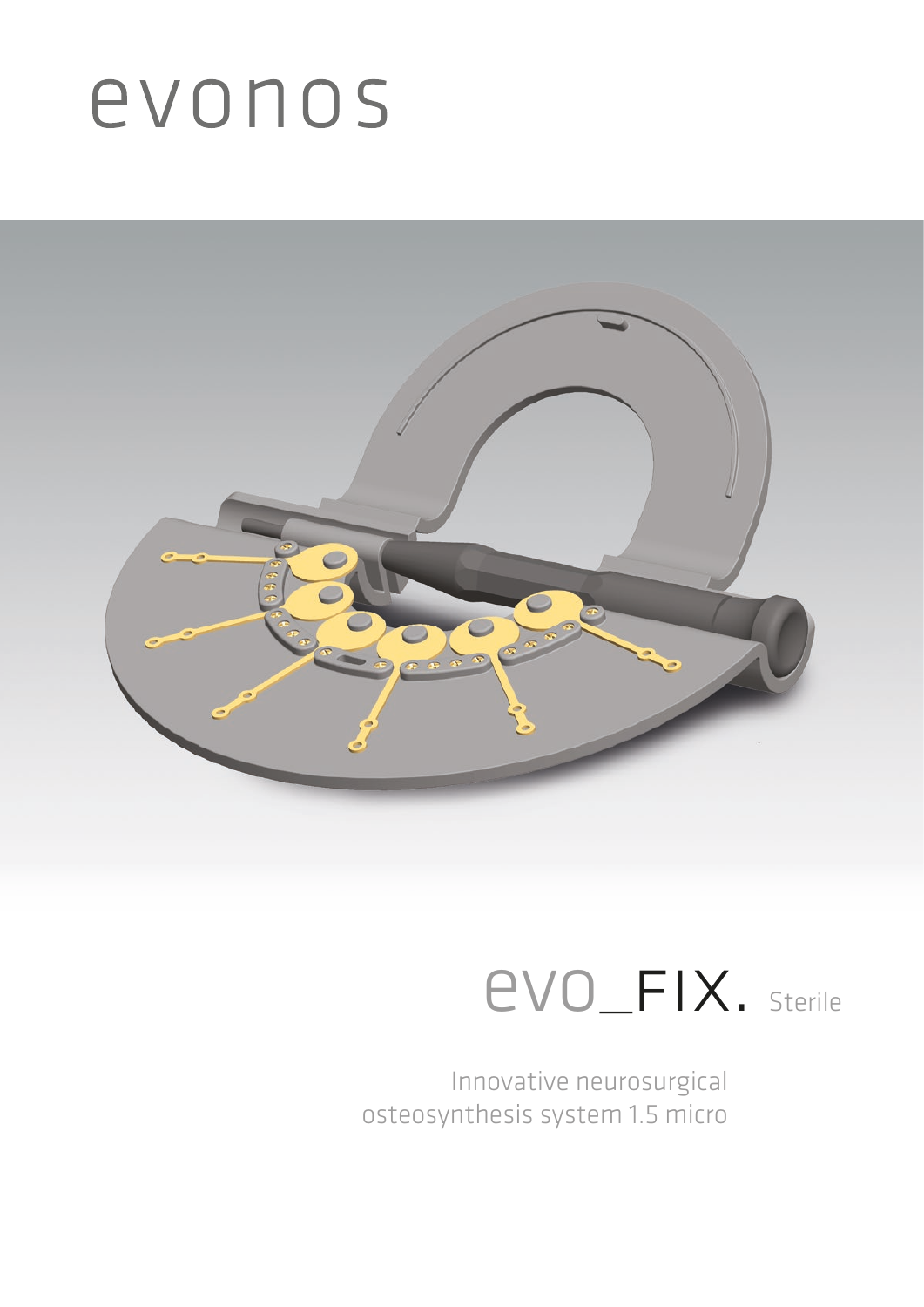## evo\_fix. Sterile

### Ready to use:  $evo_F$ IX single-Use-Set



### Individually configurable

evo\_fix plates, screws and screwdriver are offered as a unique feature by evonos in sterile single-use sets. The plate configuration of the sets can be customized according to your needs enabling you to have the right selection of plates for your intervention. Cumbersome and expensive assorting and sterilising are a thing of the past.



### All you need to fix

- Cranial fixation without additional instruments
- On-demand cranial fixation for emergency cases
- Various combinations of plates and screws
- Ideal compositions for standard interventions
- Shelf-life of 5 years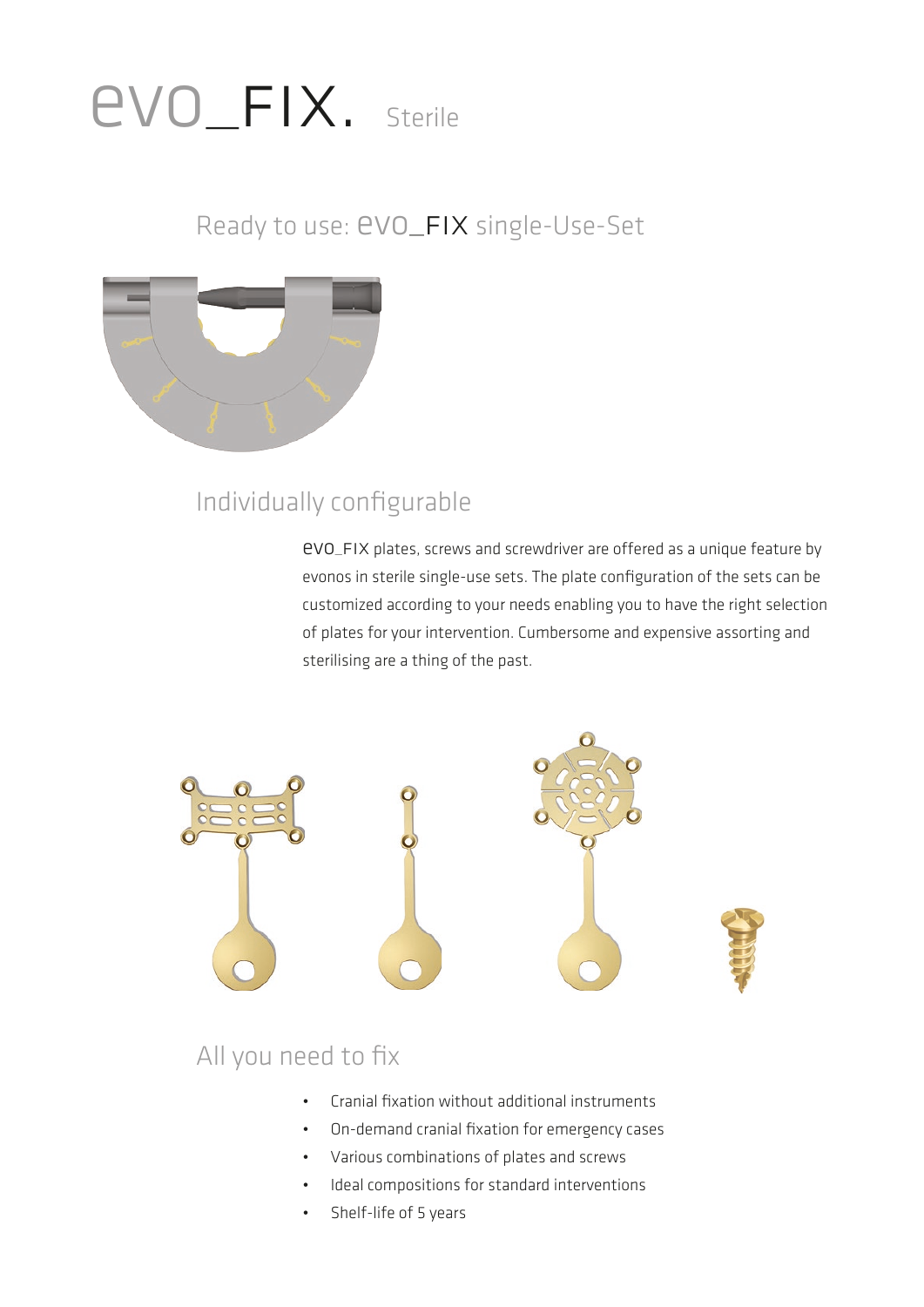#### Standard-Sets